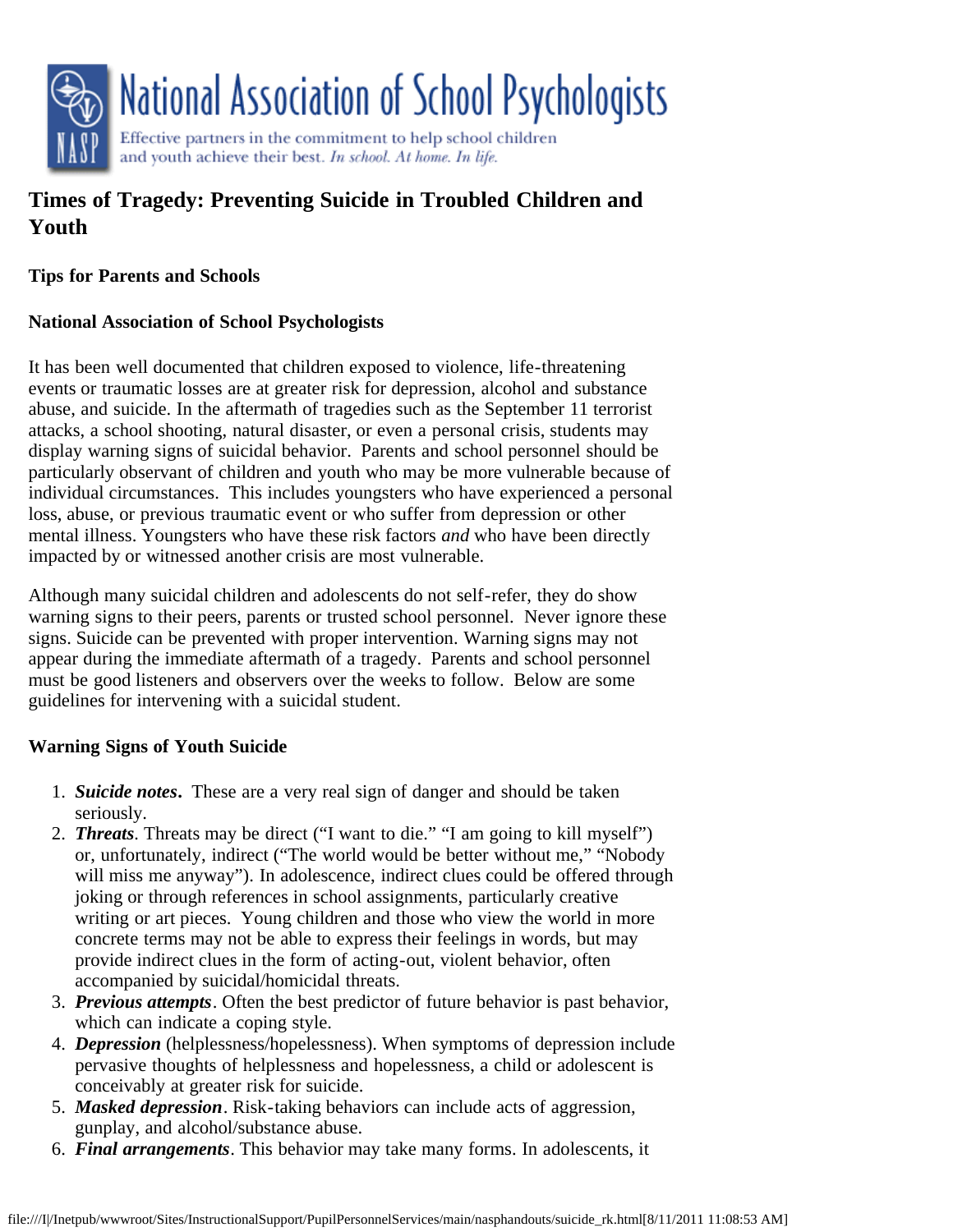might be giving away prized possessions such as jewelry, clothing, journals or pictures.

- 7. *Efforts to hurt oneself***.** Self-mutilating behaviors occur among children as young as elementary school-age. Common self-destructive behaviors include running into traffic, jumping from heights, and scratching/cutting/marking the body.
- 8. *Inability to concentrate or think rationally***.** Such problems may be reflected in children's classroom behavior, homework habits, academic performance, household chores, even conversation.
- 9. *Changes in physical habits and appearance***.** Changes include inability to sleep or sleeping all the time, sudden weight gain or loss, disinterest in appearance, hygiene, etc.
- 10. *Sudden changes in personality, friends, behaviors*. Parents, teachers and peers are often the best observers of sudden changes in suicidal students. Changes can include withdrawing from normal relationships, increased absenteeism in school, loss of involvement in regular interests or activities, and social withdrawal and isolation.
- 11. *Death and suicidal themes*. These might appear in classroom drawings, work samples, journals or homework.
- 12. *Plan/method/access*. A suicidal child or adolescent may show an increased focus on guns and other weapons, increased access to guns, pills, etc., and/or may talk about or allude to a suicide plan. The greater the planning, the greater the potential.

## **Tips for Parents**

- 1. *Know the warning signs*!
- 2. *Do not be afraid to talk to your child*. Talking to your children about suicide will not put thoughts into their head. In fact, all available evidence indicates that talking to your child lowers the risk of suicide. The message is, "Suicide is not an option, help is available."
- 3. *Suicide-proof your home*. Make the knives, pills and, above all, the firearms inaccessible.
- 4. *Utilize school and community resources*. This can include your school psychologist, crisis intervention personnel, suicide prevention groups or hotlines, or private mental health professionals.
- 5. *Take immediate action*. If your child indicates he/she is contemplating suicide, or if your gut instinct tells you they might hurt themselves, get help. *Do not leave your child alone.* Even if he denies "meaning it," stay with him. Reassure him. Seek professional help. If necessary, drive your child to the hospital's emergency room to ensure that she is in a safe environment until a psychiatric evaluation can be completed.
- 6. *Listen to your child's friends***.** They may give hints that they are worried about their friend but be uncomfortable telling you directly. Be open. Ask questions.

### **Tips for Teachers**

- 1. *Know the warning signs*!
- 2. *Know the school's responsibilities*. Schools have been held liable in the courts for not warning the parents in a timely fashion or adequately supervising the suicidal student.
- 3. *Encourage students to confide in you*. Let students know that you are there to